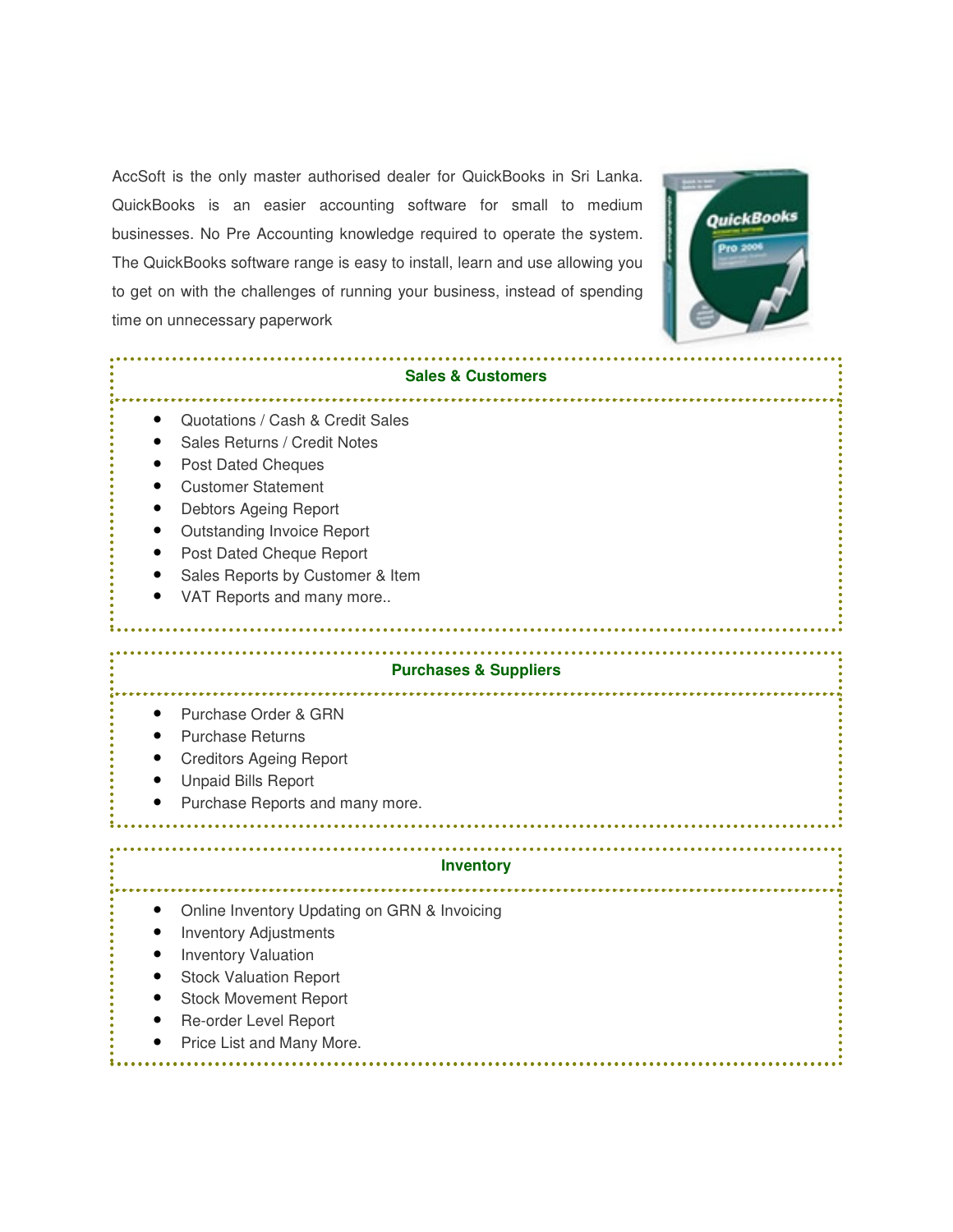**Banking & General Ledger** • Cheque / Petty Cash Entry **Transfer Funds Deposits** • Journal Entry • Cash Book Analysis Report General Ledger Analysis and many more.. **Graphs** والمتمام مالما Sales by Customer Sales by Rep Sales by Item • Profitability Analysis Net worth Analysis **Other Options** . . . . . . . . . . **Budgeting** • Fixed Assets Register • Job Costing Profit / Cost Centers • Time Tracking • Job Estimates and many more.. **Reports (Ninety Available)** • More than 125 Reports • Profit & Loss Statement Profit & Loss by Job • Profit & Loss by Profit Center • Balance Sheet Statement • Budget Vs Actual for Profit & Loss • Budget Vs Actual Report for Profit Centers & Jobs • Cash flow Statement and Forecasting Audit Trail and many more..